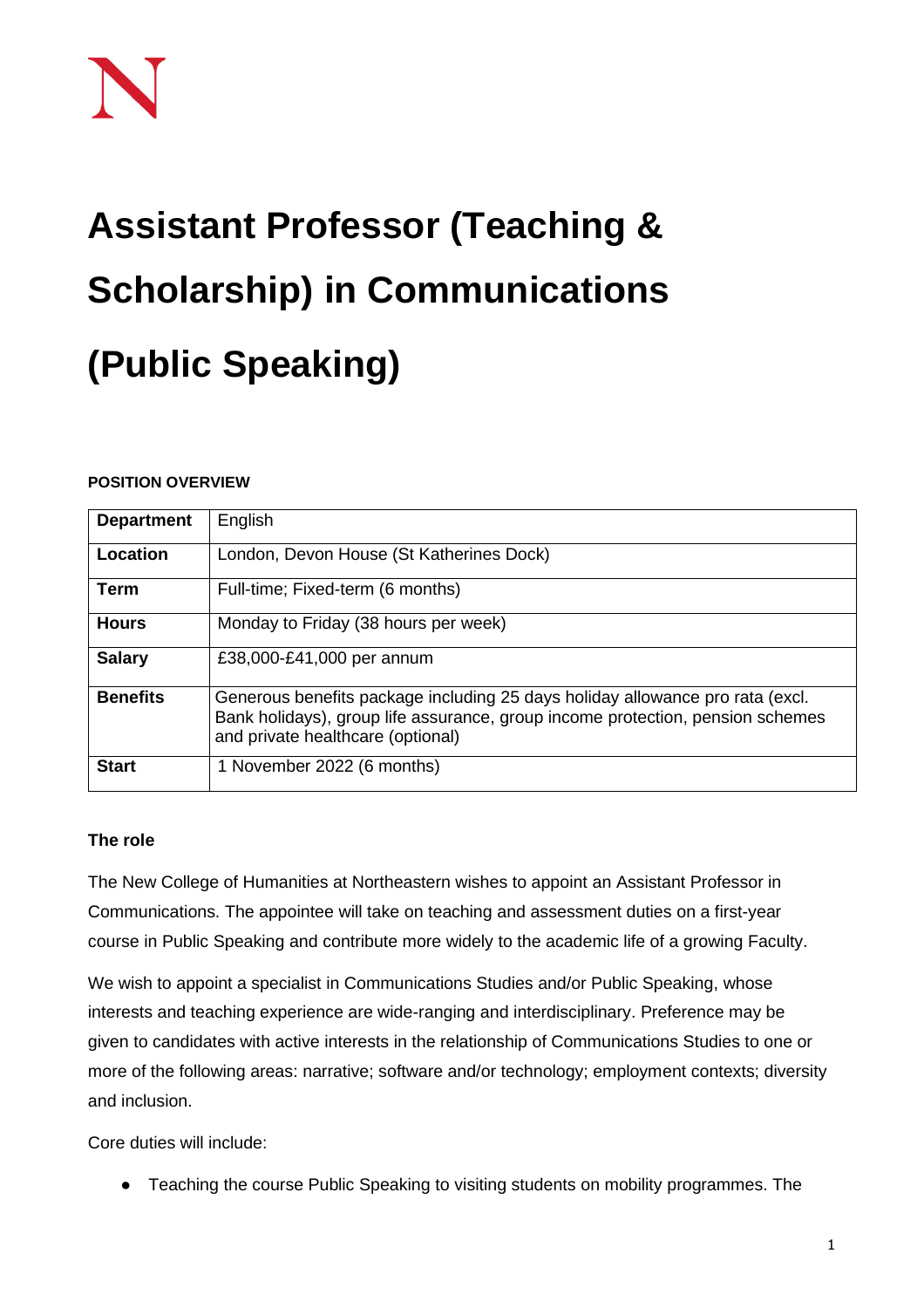course's main aim is 'to equip students for speaking up in society and making their position effectively heard', and has an emphasis on rhetoric.

- Contributing to course development as needed (this is the first time we will be running this course at NCH).
- Marking, moderating, and examining assessments.
- Contributing to the academic culture of the English Faculty.

We particularly encourage applications from those with an interest in innovative teaching, learning and assessment; those with experience of supporting a wide variety of students; and those belonging to groups underrepresented in UK higher education. We are open to appointing on a reduced fraction/job-share basis subject to our business needs.

#### **Department**

The English Faculty at NCH is a growing Faculty. We deliver courses to major and minor students on the NCH 3-year degree programmes. At the same time we deliver a wide range of courses on mobility programmes to visiting students, including interdisciplinary courses, languages and linguistics, and Communications Studies courses.

### **About the College**

Founded in 2012, New College of the Humanities has established itself as a prestigious higher education institution based in the heart of London. After becoming part of Northeastern University's global network in early 2019, the College has undergone a period of rapid growth, having been granted Taught Degree Awarding Powers in February 2020 and moved to a new, state-of-the-art campus in 2021. NCH continues to grow further expanding its student cohort, courses, network and opportunities.

#### **Additional Information**

#### **Enquiries**

Informal enquiries may be made to Interim Head of the Faculty of English, Dr Peter Maber, peter.maber@nchlondon.ac.uk. However, all applications must be made in accordance with the application process specified.

# **Application Process**

Applications should be made via **[this link](https://share.hsforms.com/1p3G6XPo_QD-X7V9aRnSTYQ2peji)** by 20:00 on 26 June 2022. Please reference your application "**COM522**".